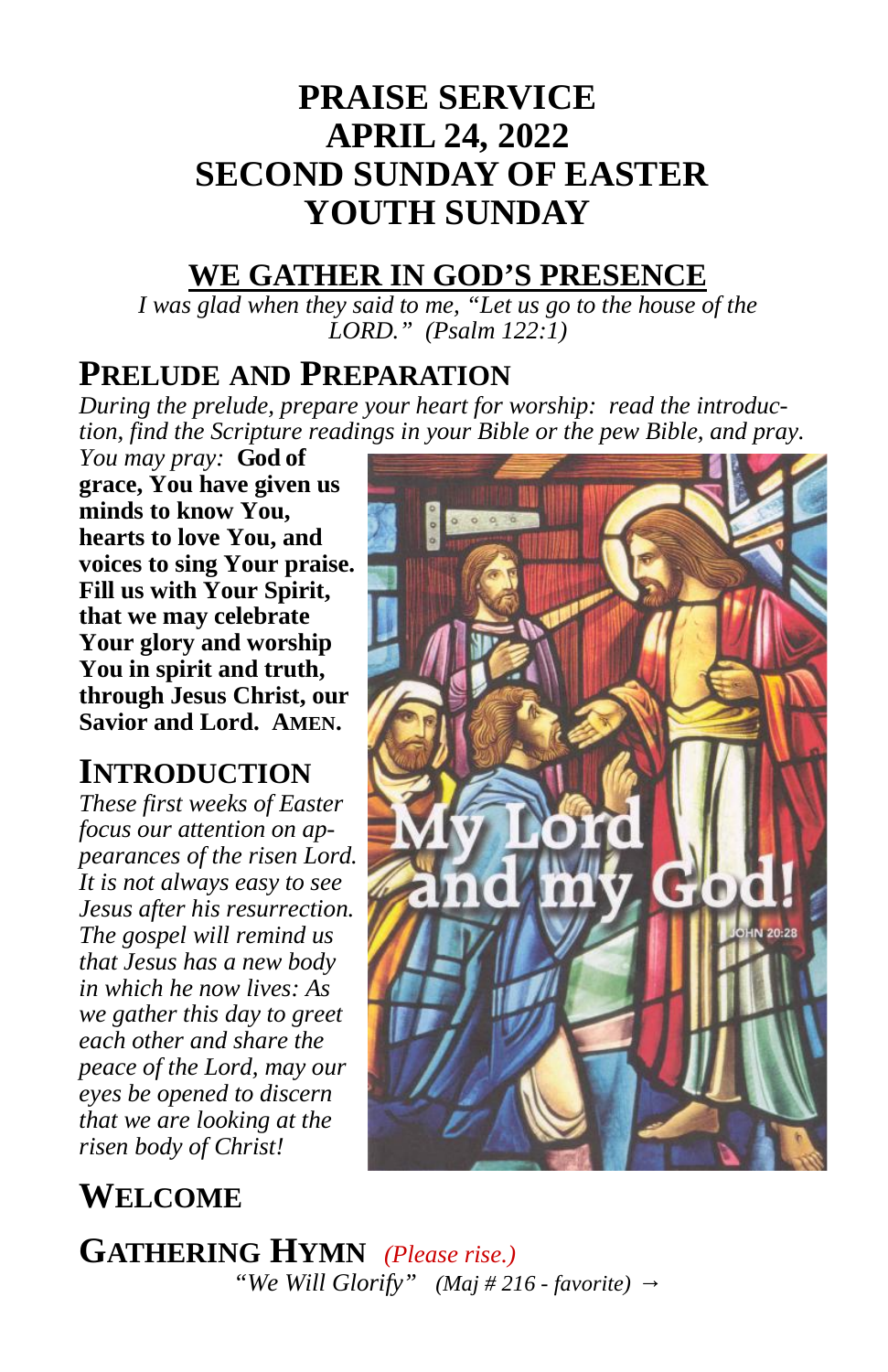

Music: WE WILL GLORIFY, Twila Paris, b. 1958; arr. David Allen

#### **INVOCATION** *( = All may make the sign of the cross.)*

A: In the name of the Father, and of the Son, and of the Holy Spirit. **C: AMEN.** 

### **CONFESSION AND FORGIVENESS**

A: Let us come into the light, the revealing and healing light of God.

#### *(Please kneel. Silence is kept for reflection.)*

- A: God of grace and glory, **C: You have brought us through the night of sin into the light of Jesus' resurrection. Yet our lives are still shadowed by sin. Make us alive in Christ, O God. Make us new as You make all things new. Rescue us from evil and the gloom of sin, renew us in grace, and restore us to living in Your holiness, through Jesus Christ, our risen Lord. AMEN.**
- A: Rejoice with all creation around God's throne! The light of the risen Christ puts to flight all evil deeds, washes away sin, restores innocence to the fallen, casts out hate, brings peace, and humbles earthly price. Jesus Christ loves you and frees you from your sins by His blood. To Him be glory and dominion<br>forever and ever! C: AMEN.  $for every and every$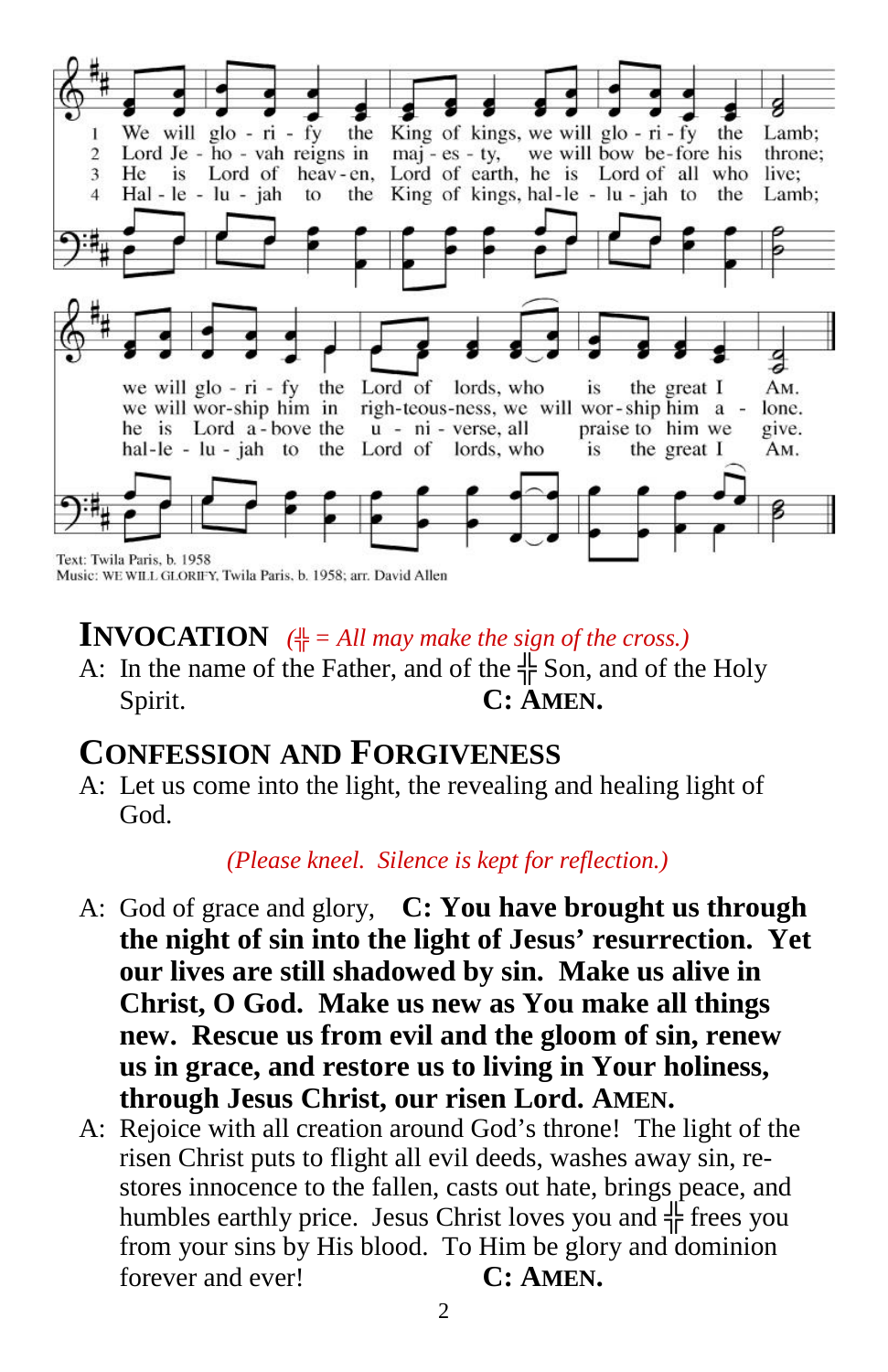## **GREETING** *(Please rise.)*

- A: Alleluia! Christ is risen.
- **C: Christ is risen indeed. Alleluia!**
- A: The grace of our Lord Jesus Christ, the love of God, and the communion of the Holy Spirit be with you all.
- **C: And also with you.**

## **WE PRAISE GOD'S NAME**

*With one voice glorify the God and Father of our Lord Jesus Christ. "Let all the peoples praise him." (Romans 15:6,11)*

**HYMN OF PRAISE** *"10,000 Reasons" (CD - lyrics projected)*

## **PRAYER OF THE DAY**

- 
- L: The Lord be with you. **C: And also with you.**<br>L: Let us pray together: **C: Almighty God, with** C: Almighty God, with joy we **celebrate the festival of our Lord's resurrection. Graciously help us to show the power of the resurrection in all that we say and do; through your Son, Jesus Christ our Lord, who lives and reigns with you and the Holy Spirit, one God, now and forever. AMEN.**

**RESPONSIVE READING**….Psalm 150 *(congregation: indented)* Praise the LORD. Praise God in His sanctuary;

#### **praise Him in His mighty heavens.**

Praise Him for His acts of power;

**praise Him for His surpassing greatness.** Praise Him with the sounding of the trumpet,

**praise Him with the harp and lyre,** praise Him with tambourine and dancing,

**praise Him with the strings and flute,** praise Him with the clash of cymbals,

**praise Him with resounding cymbals.** Let everything that has breath praise the LORD. **Praise the LORD.**

**GLORIA PATRI** *(Music: Henry W. Greatorex)*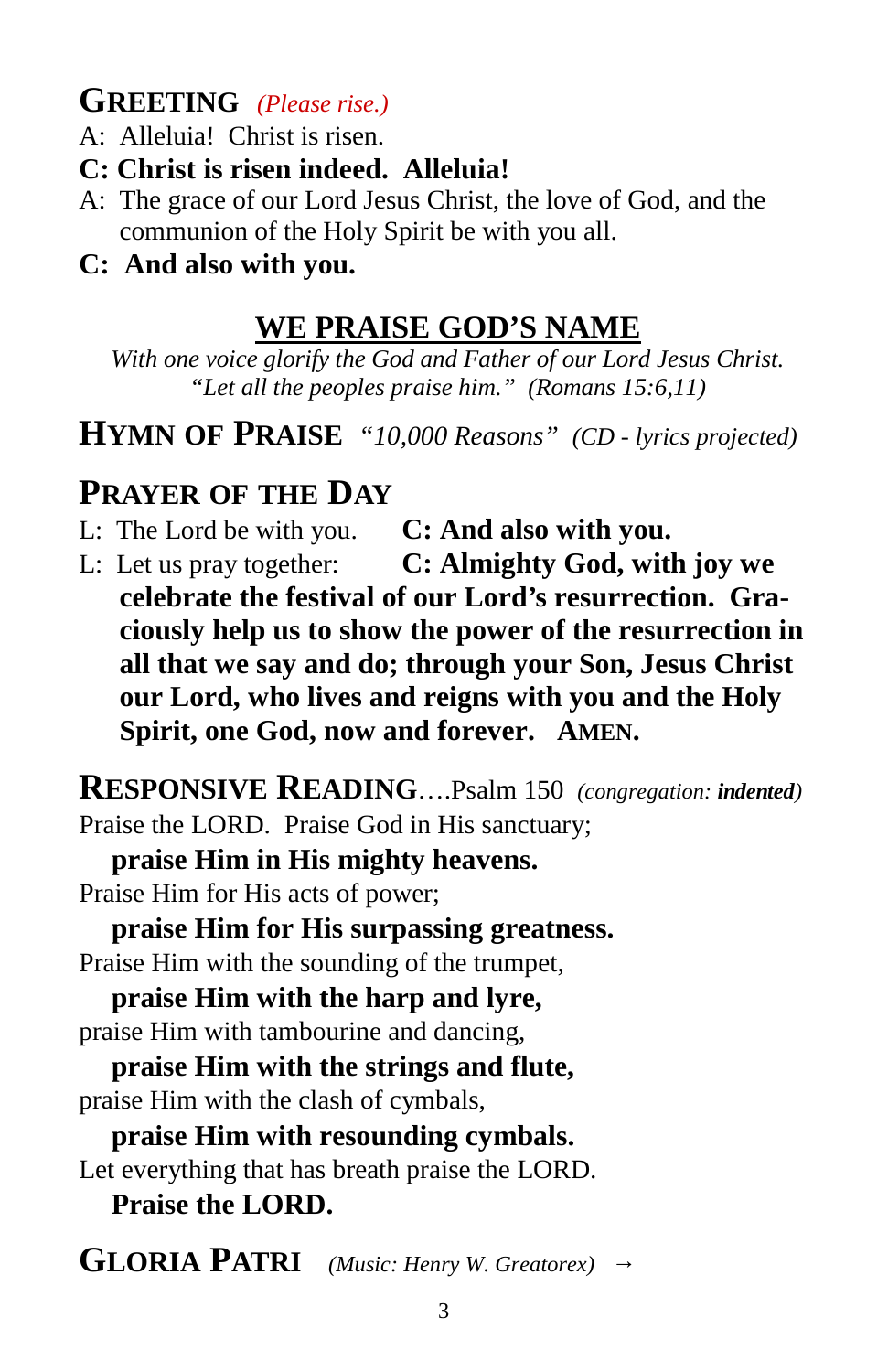

## **WE HEAR GOD'S WORD**

*For everything was written to teach us, so that by steadfastness and by the encouragement of the Scriptures we might have hope. (Romans 15:4)*

**CHILDREN'S CHAT** *(8:30) (Please sit.)* Youth

**FIRST READING** ....Acts 5:27-32………….……..…..Pg. 1699 A: Word of God, Word of Life. **C: Thanks be to God.**

**SECOND READING**….Revelation 1:1-8………..…...Pg. 1912 A: Word of God, Word of Life. **C: Thanks be to God.**

**GOSPEL ACCLAMATION** *(Please rise.) "He is Lord" (Maj # 187 - favorite)*



Text: Philippians 2:10-11, adapt. Music: HE Is LORD, traditional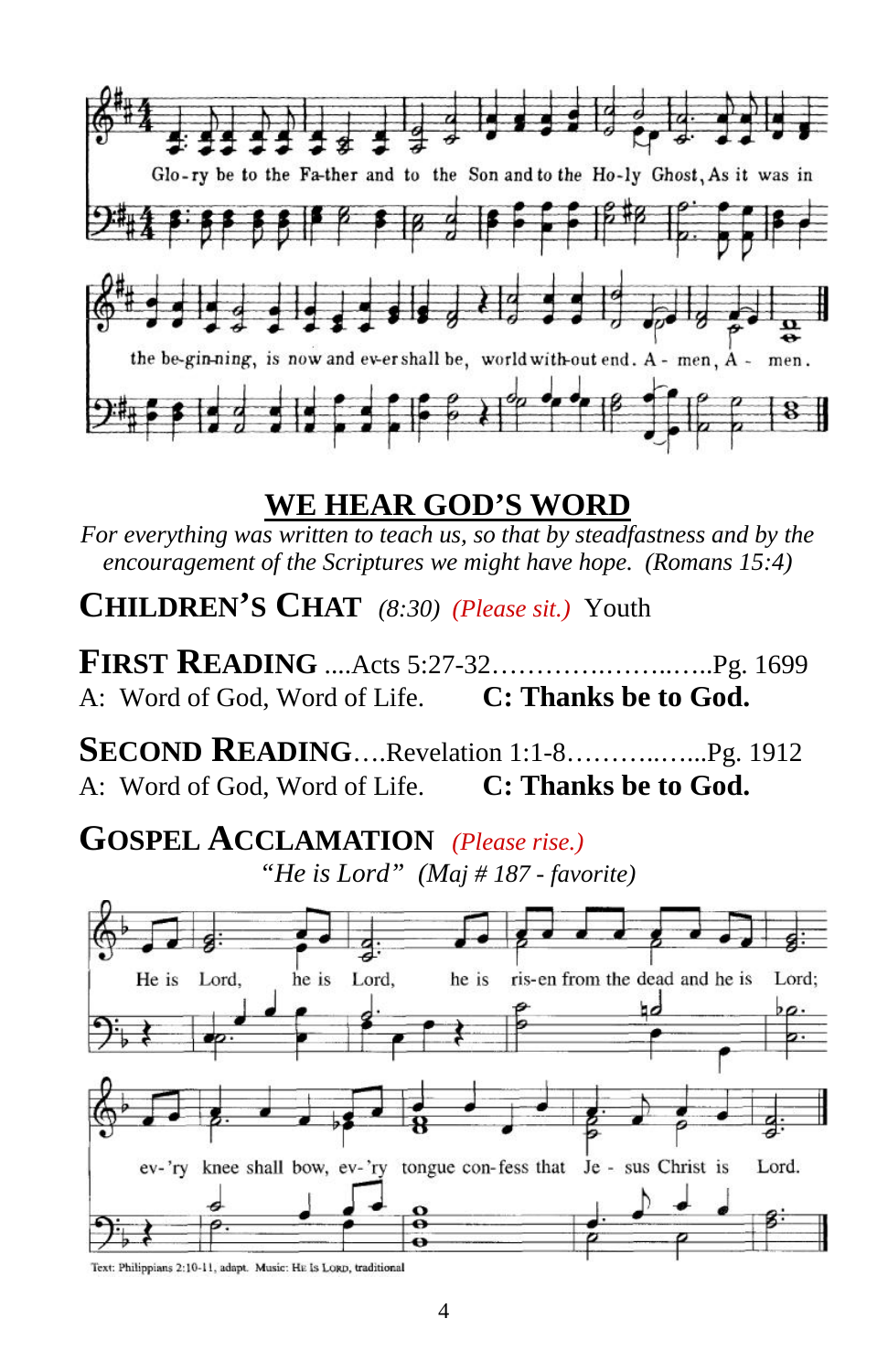#### A: The Holy Gospel according to St. John, the 20th chapter. **C: Glory to You, O Lord.**

**GOSPEL** ….John 20:19-31………..…………………….Pg. 1686 A: The Gospel of the Lord. **C: Praise to You, O Christ.**

**SERMON** *(Please sit.)* Youth

### **WE RESPOND IN FAITH**

*May the God of hope fill you with all joy and peace in believing. (Romans 15:13)*

*(Please rise.)*

**HYMN OF THE DAY** *"He Saw it All" (CD - lyrics projected)*

# **SMALL CATECHISM READING**

- L: Let us confess our faith by reading a portion of Luther's Small Catechism, *Part I. The Ten Commandments:*
- L: What is The Ninth Commandment
- **C: "You shall not covet your neighbor's house."** *(Exodus 20:17a)*
- L: What does this mean?
- **C: We must fear and love God, so that we will not attempt to trick our neighbor out of his inheritance or house, take it by pretending to have a right to it, etc. but help him to keep & improve it.**
- L: What is The Tenth Commandment
- **C: "You shall not covet your neighbor's wife, or his manservant or maidservant, his ox or donkey, or anything that belongs to your neighbor."** *(Exodus 20:17b)*
- L: What does this mean?
- **C: We must fear and love God, so that we will not release our neighbor's cattle, take his employees from him or seduce his wife, but urge them to stay and do what they ought to do.**

# **OFFERING**

*We no longer pass the plate, but your offerings are needed more than ever. The plate is located at the back of the center aisle. Please place your offering and your Communication Card there as you come in or go out. Thank You!*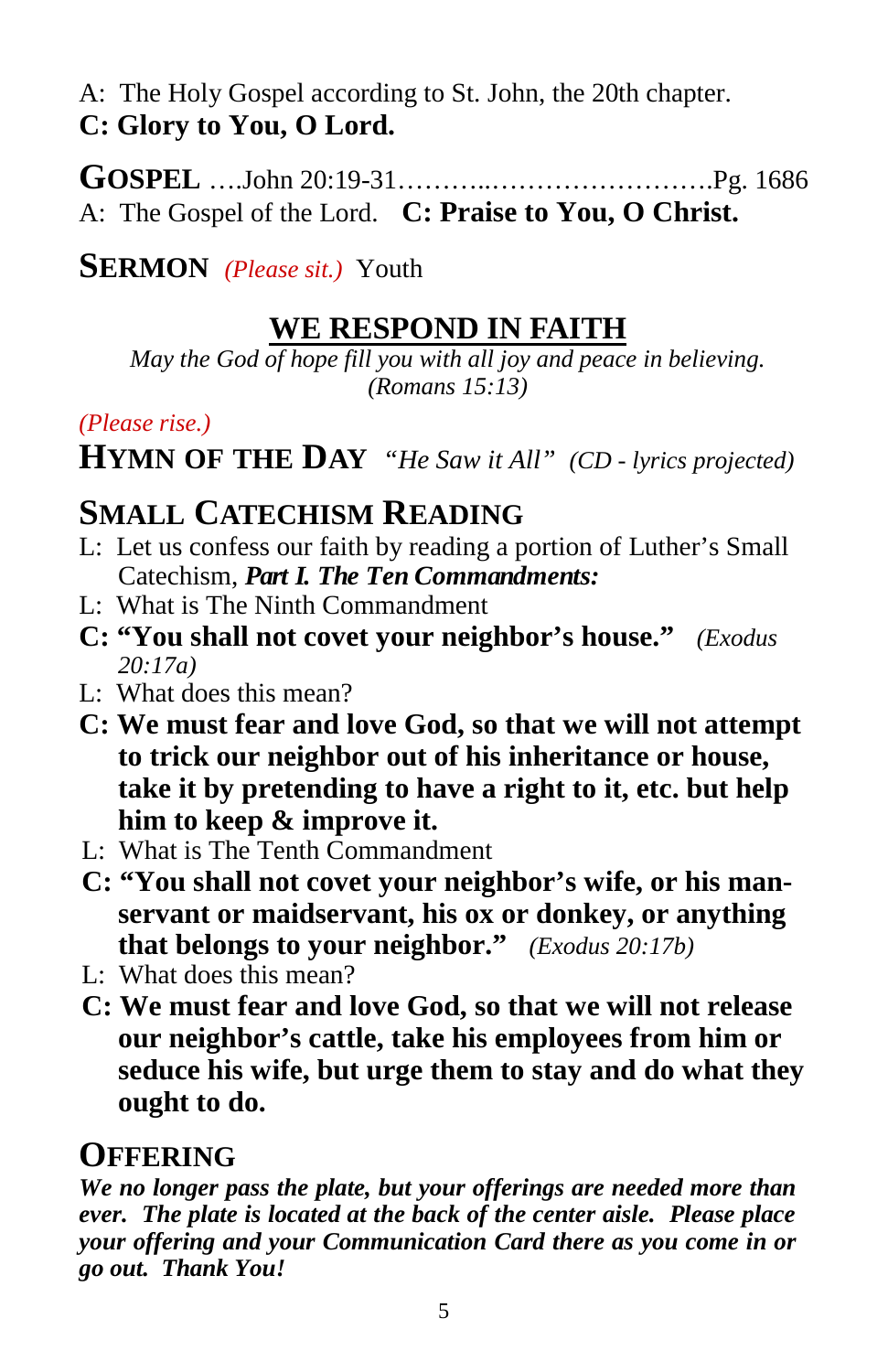## **MISSION MOMENT** *(Please sit.)* Bridge of Hope

## **PRAYER OF THE CHURCH** *(Please kneel.)*

*(Response:* L: Hear us, O God; **C: Your mercy is great.**)

# **THE LORD'S PRAYER**

**Our Father, Who art in heaven, Hallowed be Thy name, Thy kingdom come, Thy will be done, on earth as it is in heaven. Give us this day our daily bread; And forgive us our trespasses, as we forgive those who trespass against us; And lead us not into temptation, But deliver us from evil. For Thine is the kingdom, and the power, and the glory, forever and ever. AMEN.**

# **WE ARE SENT INTO GOD'S WORLD**

*Come, let us walk in the light of the LORD! (Isaiah 2:5)*

## **BLESSING**

- P: Almighty God, Who raised our Lord Jesus from death, lift you up and restore you to wholeness.
- **C: AMEN. Come, Lord Jesus.**
- P: Jesus Christ, the Word of life, bless you and send you to be His witnesses.

### **C: AMEN. Come, Holy Spirit.**

P: God the Holy Spirit, Who renews the whole earth, refresh you in the gift of baptism this day and always.



# **SENDING HYMN** *(Please rise.)*

*"Pass it On" (Maj # 316 - Kurt Kaiser) →*

# **PASSING THE PEACE**

- L: As we leave to serve the risen Lord in the power of His Spirit, let us share with one another some of the blessings of peace we have received. The peace of the Lord be with you.
- **C: And also with you.**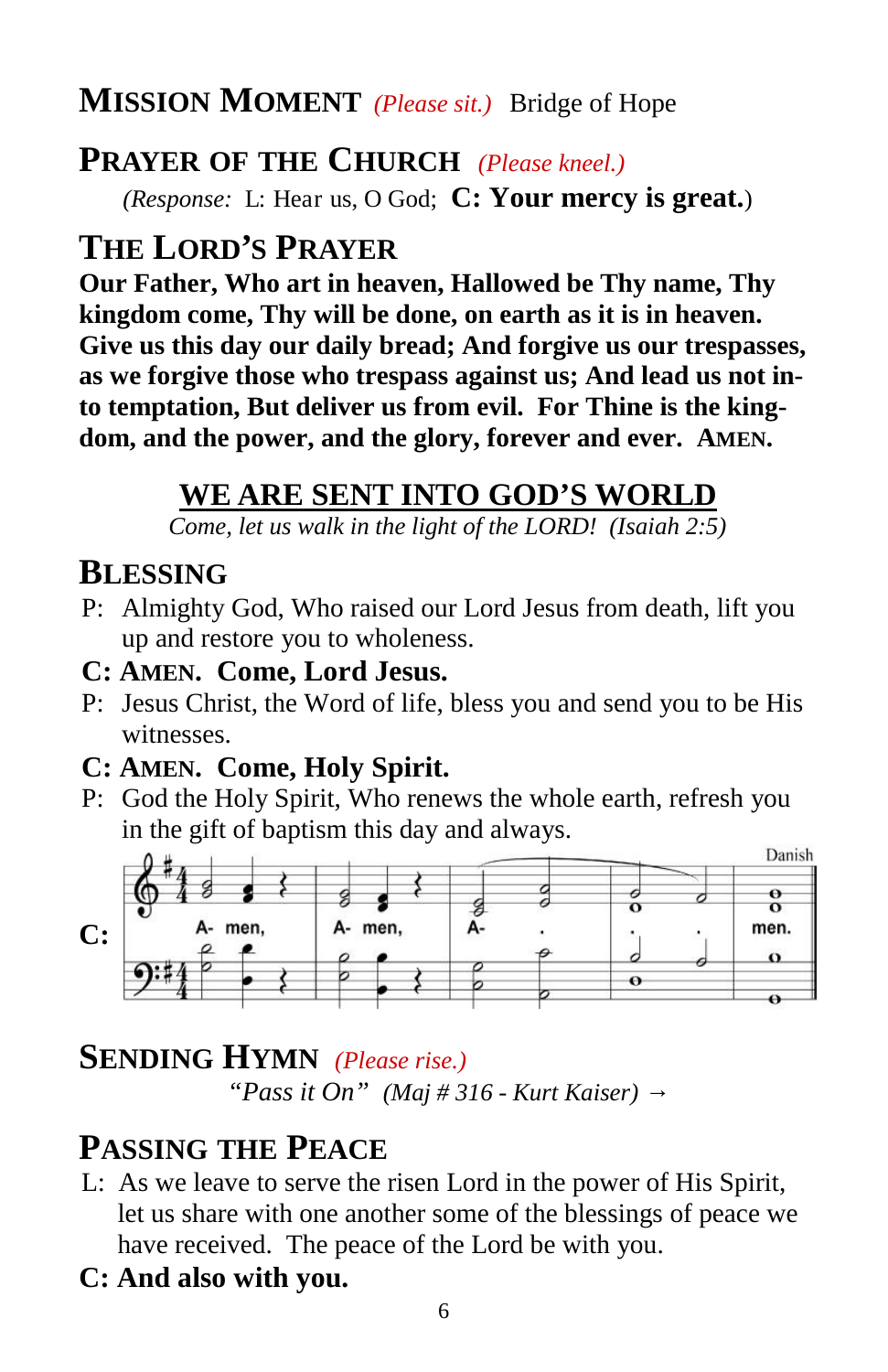

ALTAR FLOWERS ARE SPONSORED BY: *Holy Cross*